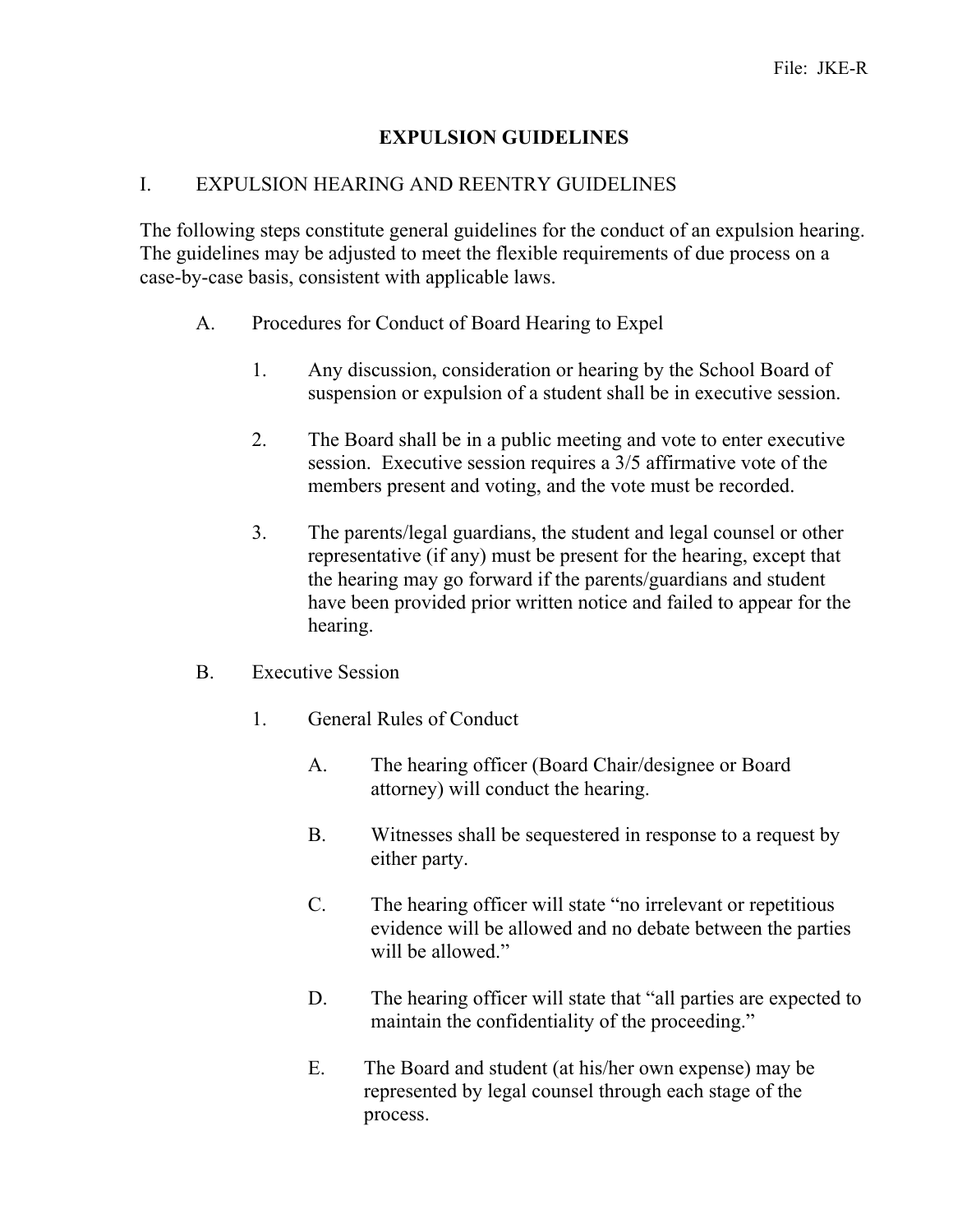## II. PROCEDURES

- A. The hearing officer will state for the record:
	- Date of this hearing;
	- Place of hearing;
	- Time of hearing;
	- Name of student:
	- Those in attendance for the administration;
	- Those in attendance for the student; and
	- Those in attendance for the School Board.
- B. The hearing officer will request from the Superintendent a copy of the hearing notice, read the hearing notice to the Board and include the notice in the record. If no person appears at the hearing on behalf of the parents/legal guardians or student, the hearing officer will request that the Superintendent confirm that the parents/guardians and student were provided notice of the hearing.
- C. The Superintendent/designee, hereafter called "the administration," will make an opening statement that includes an overview of the evidence, his/her recommendation, the reason(s) for the recommendation, and the legal basis for the recommended expulsion.
- D. The hearing officer will inform the student and parents/legal guardians of their rights:
	- To hear the evidence;
	- To cross examine witnesses; and
	- To present witnesses and offer other relevant evidence.
- E. The hearing officer will ask if any member of the Board finds him/herself in a possible conflict of interest situation because he/she knows the student or parents/guardians to such an extent, or has knowledge of the facts to such an extent, that he/she could not impartially hear the facts and decide the issue on its merits.
- F. All witnesses shall be sworn in by the hearing officer. Each witness raises his/her right hand and is asked, "Do you solemnly affirm to tell the truth, the whole truth and nothing but the truth?"
- G. The administration calls its witnesses.
- H. After each witness has answered all questions put by the administration, then the student/designee (hereinafter, the student) may cross-examine. This should be limited to questions and not arguments with the witness.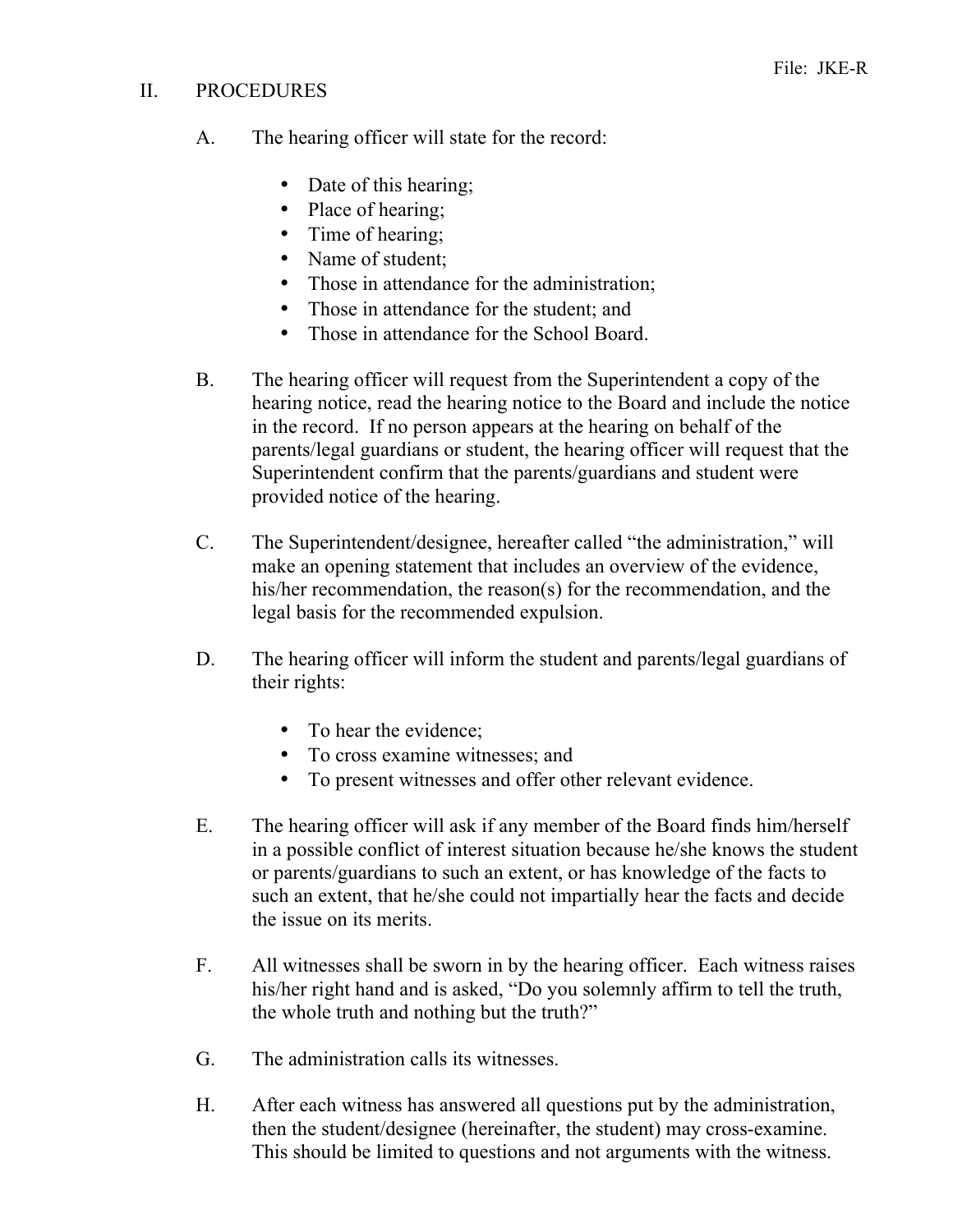- I. The administration may ask rebuttal questions after the student finishes questioning.
- J. Members of the Board may ask questions at the conclusion of the rebuttal.
- K. The student may then call his/her own witnesses to testify, and the student may testify. All witnesses will be sworn. The administration may crossexamine witnesses. The student may ask rebuttal questions. After the rebuttal questions, the Board may ask questions.
- L. When all the student's witnesses have completed testimony (including the student), the administration may call additional rebuttal witnesses who may be cross-examined.
- M. At the end of the testimony, the administration shall make a statement which should include its recommendations. The same may then be done by/for the student.
- N. The Board should then deliberate in executive session. The Superintendent, Board attorney, administration, the student charged, his/her parents/legal guardians, and the student's legal counsel may remain for deliberations. If the student and representatives elect not to be present during deliberations, the administration will also be excluded from deliberations, except that the Superintendent may remain to provide guidance to the Board if he/she was not directly involved in the investigation/presentation of evidence.
- O. The Board shall discuss whether the charges are more likely than not supported by the evidence presented. The Board may discuss and/or draft proposed finding of fact(s) concerning the charges prior to leaving the executive session.
- P. If the charges are more likely than not supported, the Board shall discuss whether an expulsion shall be for a specified period of time or for an indefinite period.
- Q. The Board shall then leave executive session.

#### III. PUBLIC SESSIONS

A. In public session, a member of the Board may make a motion to "expel a student and direct the Superintendent to provide the student and his/her parents/guardians with the Board's findings of fact(s)." Following a second, the Board Chair should state the motion and the Board should vote. If no motion is made to expel, the student will return to school at the conclusion of the previously-imposed administrative suspension.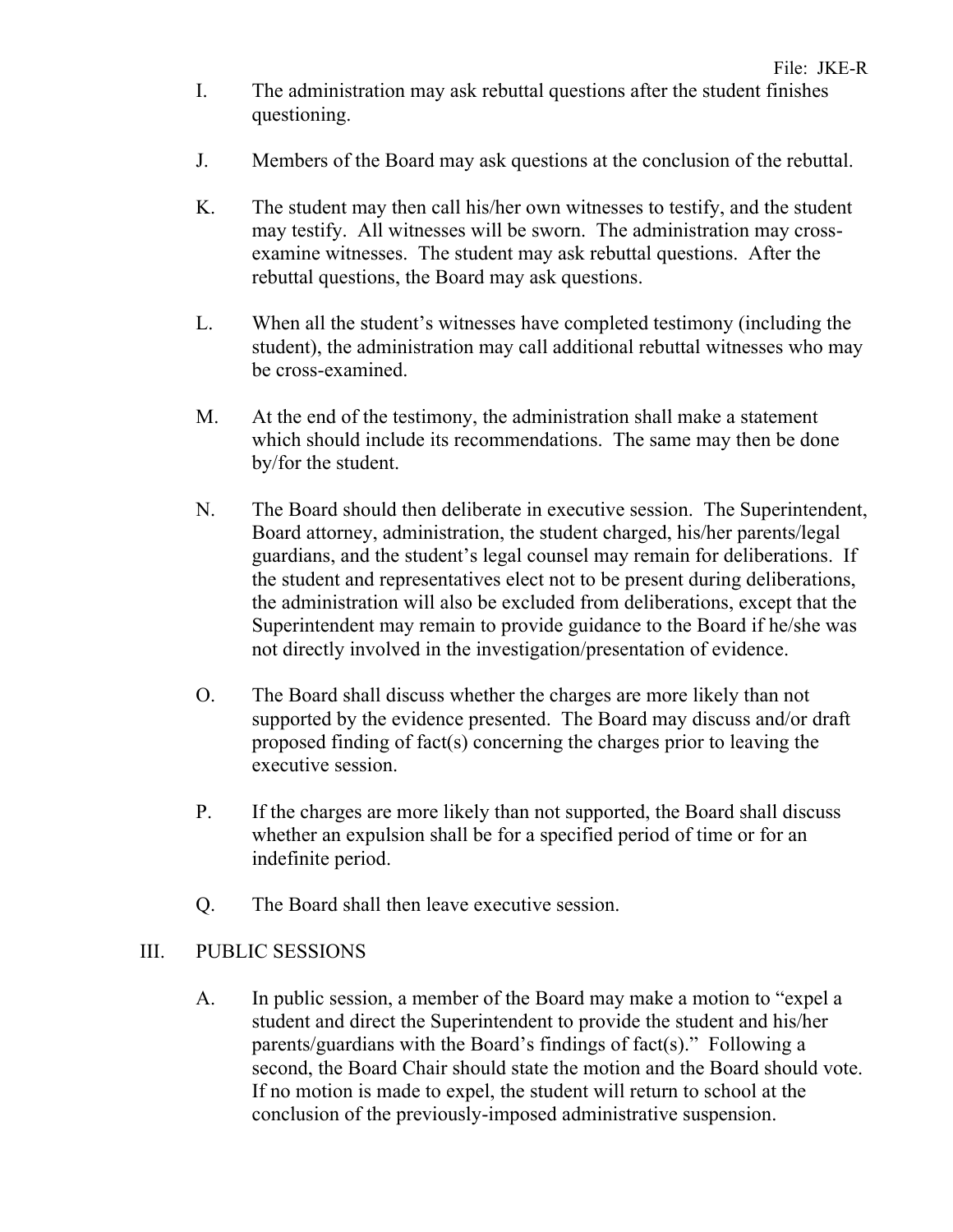If the student is expelled, a member of the Board shall make a motion as to whether the expulsion shall be for a specified period of time or for an indefinite period. If the expulsion is for an indefinite period, the Board may authorize the Superintendent to develop a reentry plan for the student as described in Section II below.

B. The Superintendent is responsible for notifying the parents/legal guardians (and the student) of the Board's decision.

# IV. REENTRY PLAN GUIDELINES

If the Board expels a student for an indefinite period of time and authorizes the Superintendent to develop a reentry plan, the following steps are required by law.

- A. The Superintendent/designee shall develop the reentry plan in consultation with the student and his/her parents/legal guardians to provide guidance that helps the student understand what he/she must do to establish satisfactory evidence that the behavior that resulted in the expulsion will not likely recur.
- B. The Superintendent/designee shall send a certified letter or hand-deliver a letter to the parents/legal guardians of the student, giving the date, time and location of a meeting to develop a reentry plan.
- C. If the student and the student's parents/legal guardians do not attend the meeting, the reentry plan must be developed by the Superintendent/ designee.
- D. The reentry plan may require the student to take reasonable measures determined by the Superintendent that will help establish the student's readiness to return to school. Professional services determined to be necessary by the Superintendent must be provided at the expense of the student's parent/legal guardians and/or the student. (See policy JKF for requirements related to students with disabilities.)
- E. The reentry plan must be provided to the parents/legal guardians and the student.
- F. The Superintendent shall designate an appropriate school employee to review the student's progress with the reentry plan at one month, three months and six months after the initial reentry plan meeting, and at other times as determined necessary by the designated employee, in consultation with the Superintendent.